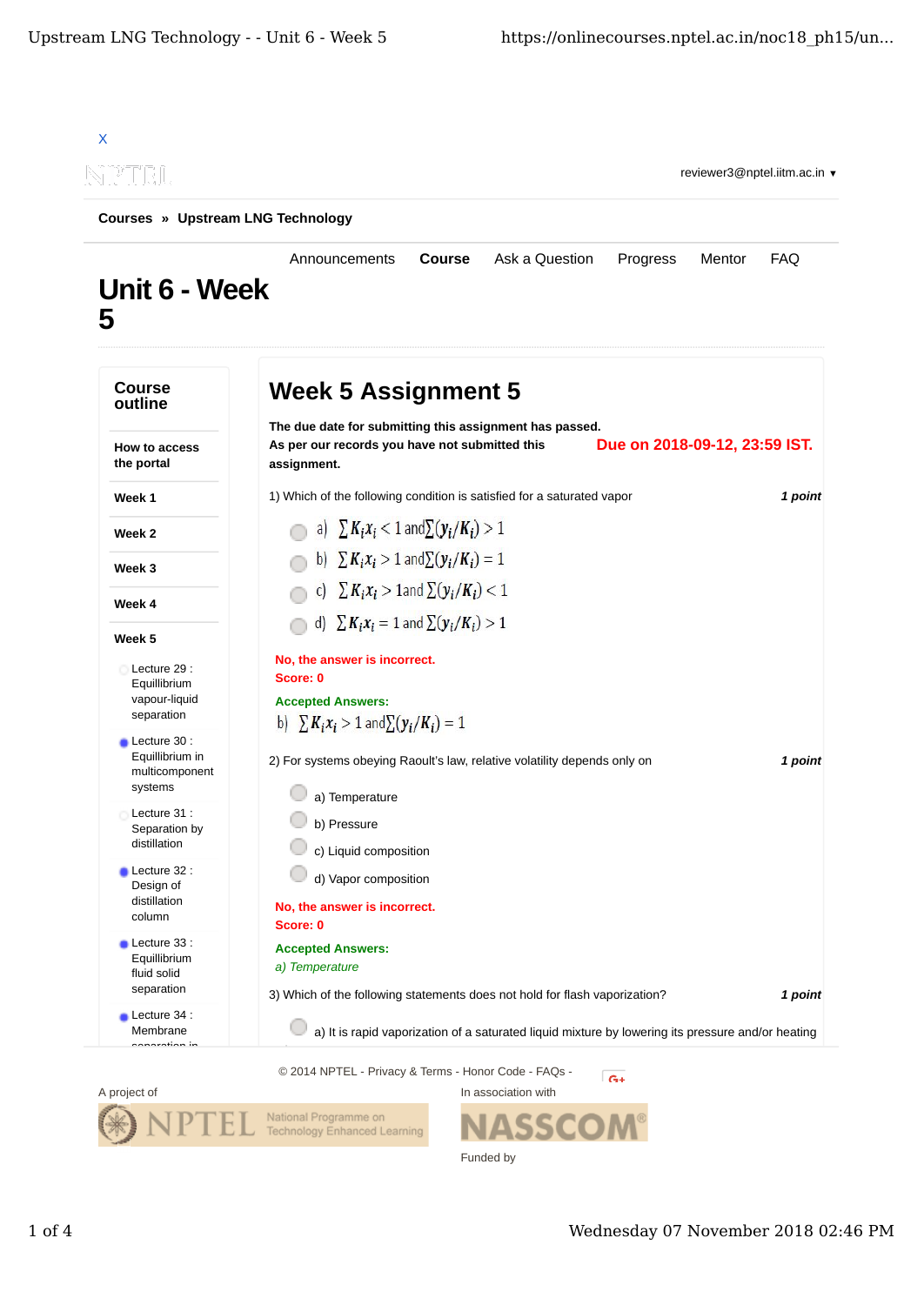## Upstream LNG Technology - - Unit $6$  - Week  $5$

| Feedback for                  | No, the answer is incorrect.                                                                                                             |
|-------------------------------|------------------------------------------------------------------------------------------------------------------------------------------|
| Week 5                        | Score: 0<br>ce De<br><b>Accepted Answers:</b>                                                                                            |
| Week 6                        | c) It enriches the liquid with more volatile components, leaving the vapor with less volatile components,<br>thereby causing separation. |
| Week 7                        | 4) Which of the following components of distillation column does not add to number of stages? 1 point                                    |
| Week 8                        |                                                                                                                                          |
| Week 9                        | a) Total condenser<br>b) Partial condenser                                                                                               |
| Week 10                       | c) Partial reboiler                                                                                                                      |
| <b>Week 11</b>                | d) None of the above                                                                                                                     |
| Week 12                       | No, the answer is incorrect.<br>Score: 0                                                                                                 |
| Download<br>Videos            | <b>Accepted Answers:</b><br>a) Total condenser                                                                                           |
| Assignment<br><b>Solution</b> | 5) Which of the following is not part of a typical distillation operation?<br>1 point                                                    |
| Interactive                   | a) Reboiler                                                                                                                              |
| <b>Session with</b>           | b) Compressor                                                                                                                            |
| <b>Students</b>               | c) Condenser                                                                                                                             |
|                               | d) Reflux drum                                                                                                                           |
|                               | No, the answer is incorrect.<br>Score: 0                                                                                                 |
|                               | <b>Accepted Answers:</b>                                                                                                                 |
|                               | b) Compressor                                                                                                                            |
|                               | 6) Adsorption separation is favored at<br>1 point                                                                                        |
|                               | a) High pressure and high temperature                                                                                                    |
|                               | b) Low pressure and high temperature                                                                                                     |
|                               | c) Low pressure and low temperature                                                                                                      |
|                               | d) High pressure and low temperature                                                                                                     |
|                               | No, the answer is incorrect.                                                                                                             |
|                               | Score: 0                                                                                                                                 |
|                               | <b>Accepted Answers:</b><br>d) High pressure and low temperature                                                                         |
|                               | 7) Which of the following polymeric membranes is not used for carbon dioxide removal<br>1 point                                          |
|                               | a) Polyimide                                                                                                                             |
|                               | b) Cellulose acetate                                                                                                                     |
|                               | c) Polysulfone                                                                                                                           |
|                               | d) Silicone rubber                                                                                                                       |
|                               | No, the answer is incorrect.<br>Score: 0                                                                                                 |
|                               | <b>Accepted Answers:</b><br>d) Silicone rubber                                                                                           |
|                               | 8) A mixture would separate into liquid and vapor phases at a given temperature and pressure 1 point<br>if                               |
|                               |                                                                                                                                          |